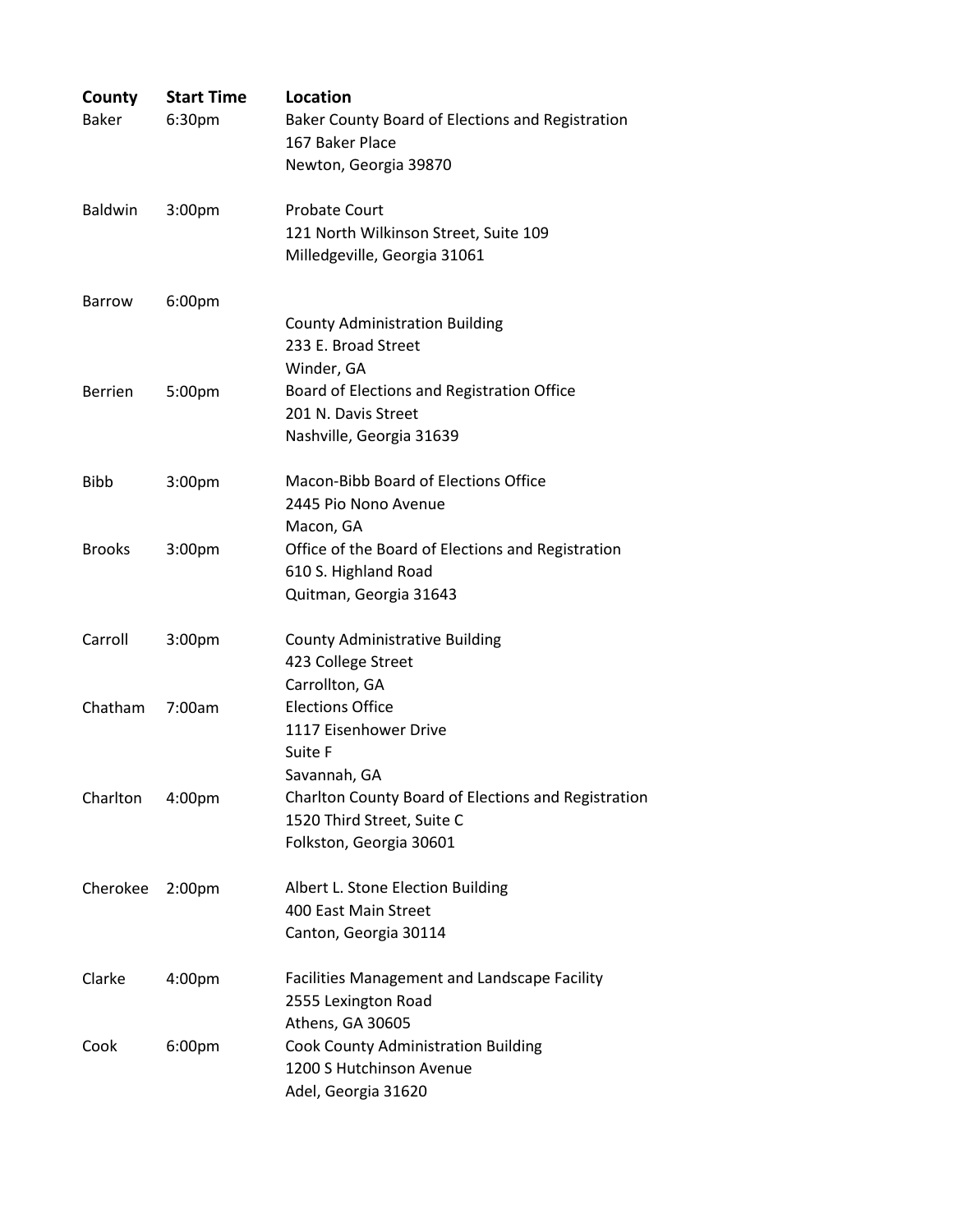| Early     | 3:00 <sub>pm</sub> | <b>Early County Courthouse</b><br>111 Court Square, Suite D<br>Blakely, Georgia 31723                                    |
|-----------|--------------------|--------------------------------------------------------------------------------------------------------------------------|
| Forsyth   | 5:00pm             | Forsyth County Board of Voter Registrations and Elections<br>110 East Main Street<br>Suite 200                           |
| Fulton    | 7:00am             | Cumming, GA<br><b>Fulton County Elections Preparation Center</b><br>1365 English Street<br>Atlanta, GA                   |
| Glynn     | 3:00 <sub>pm</sub> | <b>Probate Training Room</b><br><b>Office Park Building</b><br>1815 Gloucester Street<br>Brunswick, Georgia 31520        |
| Glynn     | 5:00pm             | Glynn County Board of Elections and Registration<br>1815 Gloucester Street<br>Brunswick, Georgia 31520                   |
| Grady     | 6:00pm             | <b>Grady County Courthouse</b><br>Registrar's Office<br>250 North Broad Street<br>Cairo, GA                              |
| Greene    | 5:30pm             | Greene County Board of Elections and Registration<br>1180 C. Weldon Smith Drive<br>Suite 120                             |
| Hall      | 12:00pm            | Greensboro, GA<br>Hall County Elections and Voter Registration<br>2875 Brown Bridge Road<br>Gainesville, GA              |
| Henry     | 5:00pm             | Henry County Board of Elections<br>345 Philips Drive<br>McDonough, Georgia 30253                                         |
| Houston   | 3:00 <sub>pm</sub> | <b>Board of Elections Office</b><br><b>Houston County Government Building</b><br>801 Main Street<br>Perry, Georgia 31069 |
| Jefferson | 5:30pm             | Jefferson County Board of Elections<br>415 Green Street<br>Louisville, Georgia 30434                                     |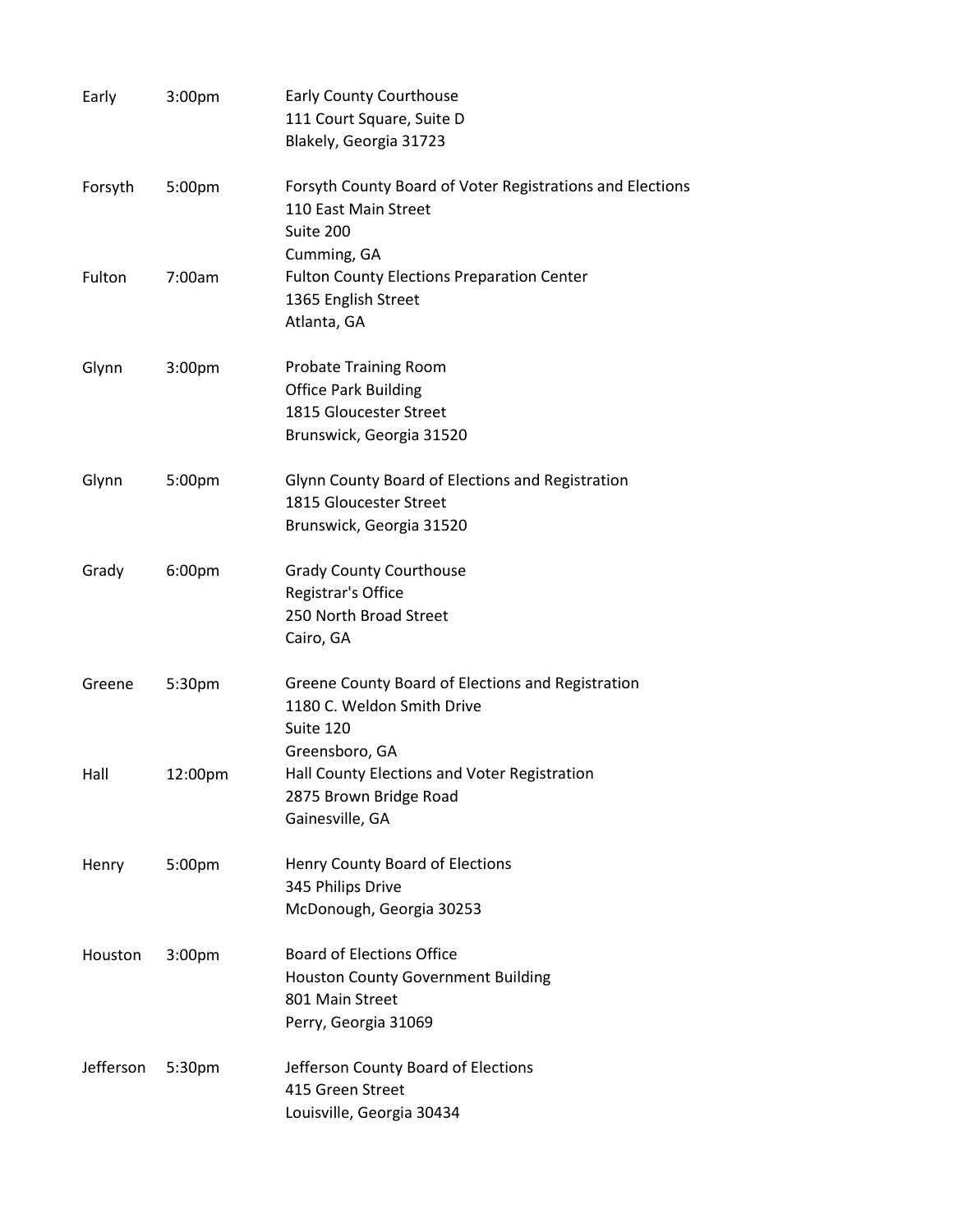| Jenkins         | 5:00pm             | Jenkins County Probate Court<br>611 East Winthrope Avenue<br>Millen, Georgia 30442                                        |
|-----------------|--------------------|---------------------------------------------------------------------------------------------------------------------------|
| Lee             | 5:00pm             | T. Page Tharp Governmental Building<br>102 Starksville Avenue, North, Room 205<br>Leesburg, Georgia 31763                 |
| Lowndes         | 3:00 <sub>pm</sub> | Lowndes County Elections Office<br>2808 N. Oak Street<br>Valdosta, Georgia 31602                                          |
| McDuffie        | 5:30pm             | McDuffie County Board of Elections and Voter Registration<br>337 Main Street<br>Thomson, Georgia 30824                    |
| Mitchell        | 5:00pm             | <b>Mitchell County Courthouse</b><br>11 West Broad Street, Room 104<br>Camilla, Georgia 31730                             |
| Muscogee 4:00pm |                    | Office of Elections and Voter Registration<br><b>City Services Center</b><br>3111 Citizens Way<br>Columbus, Georgia 31907 |
| Newton          | 3:00 <sub>pm</sub> | <b>Newton County Board of Elections</b><br>1113 Usher Street, Suite 103<br>Covington, Georgia 30014                       |
| Polk            | 6:00pm             | Polk County Administration Building<br>Board of Elections and Registration<br>144 West Avenue<br>Cedartown, Georgia 30125 |
| Randolph        | 6:00pm             | Randolph County Government Center<br>93 Front Street, Suite 114<br>Cuthbert, Georgia 39840                                |
| Richmond        | 2:00 <sub>pm</sub> | <b>Board of Elections Warehouse</b><br>2027 Lumpkin Road<br>Augusta, GA                                                   |
| Rockdale        | 5:30pm             | Rockdale County Board of Elections and Registration Office<br>1400 Parker Road, Lobby C<br>Conyers, GA 30094              |